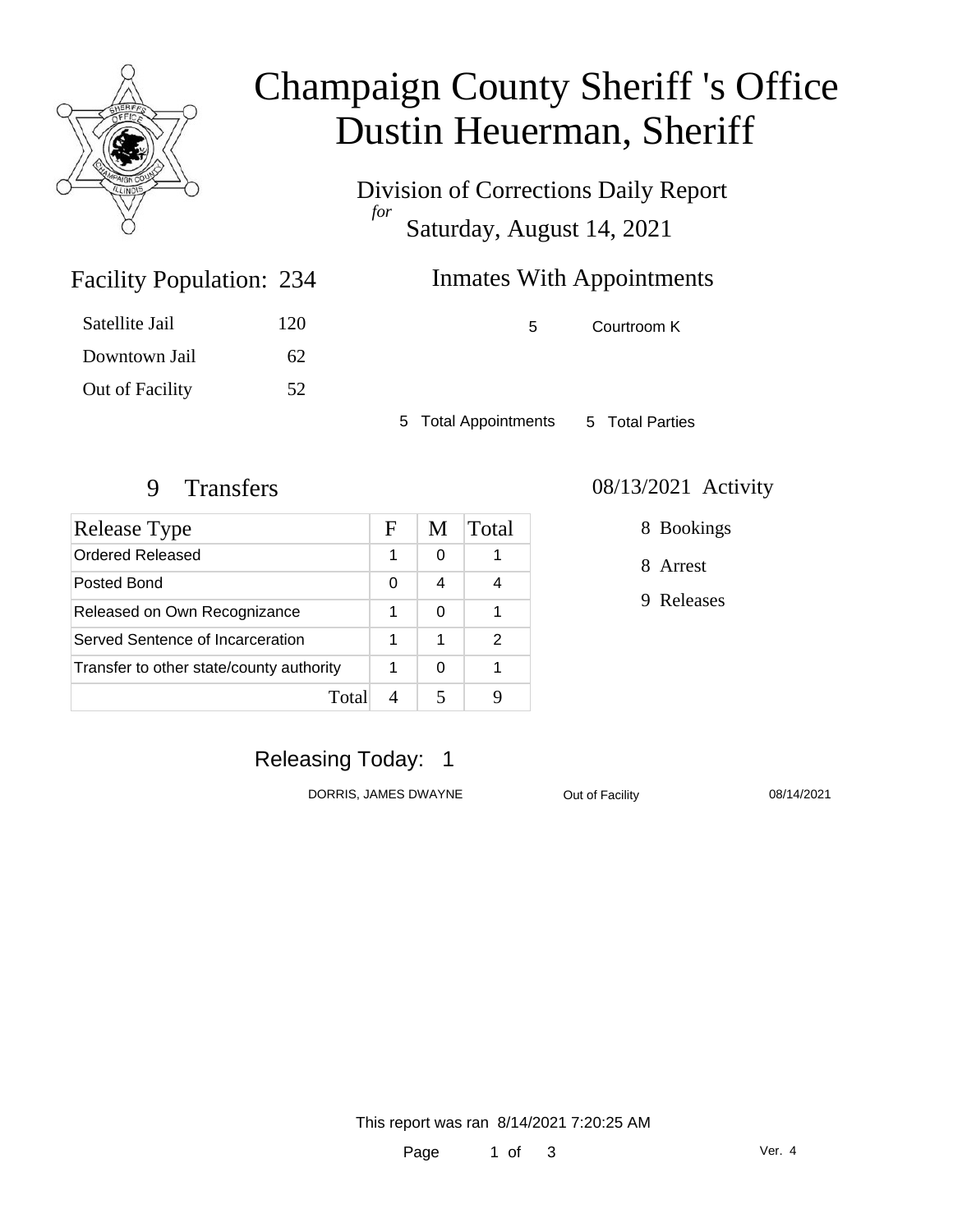

# Champaign County Sheriff 's Office Dustin Heuerman, Sheriff

Division of Corrections Daily Report *for* Saturday, August 14, 2021

#### Custody Status Count

- Electronic Home Dentention 20
	- Felony Arraignment 10
		- Felony Other 2
	- Felony Pre-Sentence 5
		- Felony Pre-Trial 144
	- Felony Pre-Trial DUI 1
	- Felony Sentenced CCSO 9
	- Felony Sentenced IDOC 16
		- Hold Other 3
		- Hold Sentenced IDOC 1
	- Misdemeanor Arraignment 1
		- Misdemeanor Pre-Trial 2
- Misdemeanor Sentenced CCSO 1
	- Petition to Revoke 4
	- Remanded to DHS 13
		- Traffic Pre-Trial 1
	- Traffic Sentenced CCSO 1
		- Total 234

This report was ran 8/14/2021 7:20:25 AM